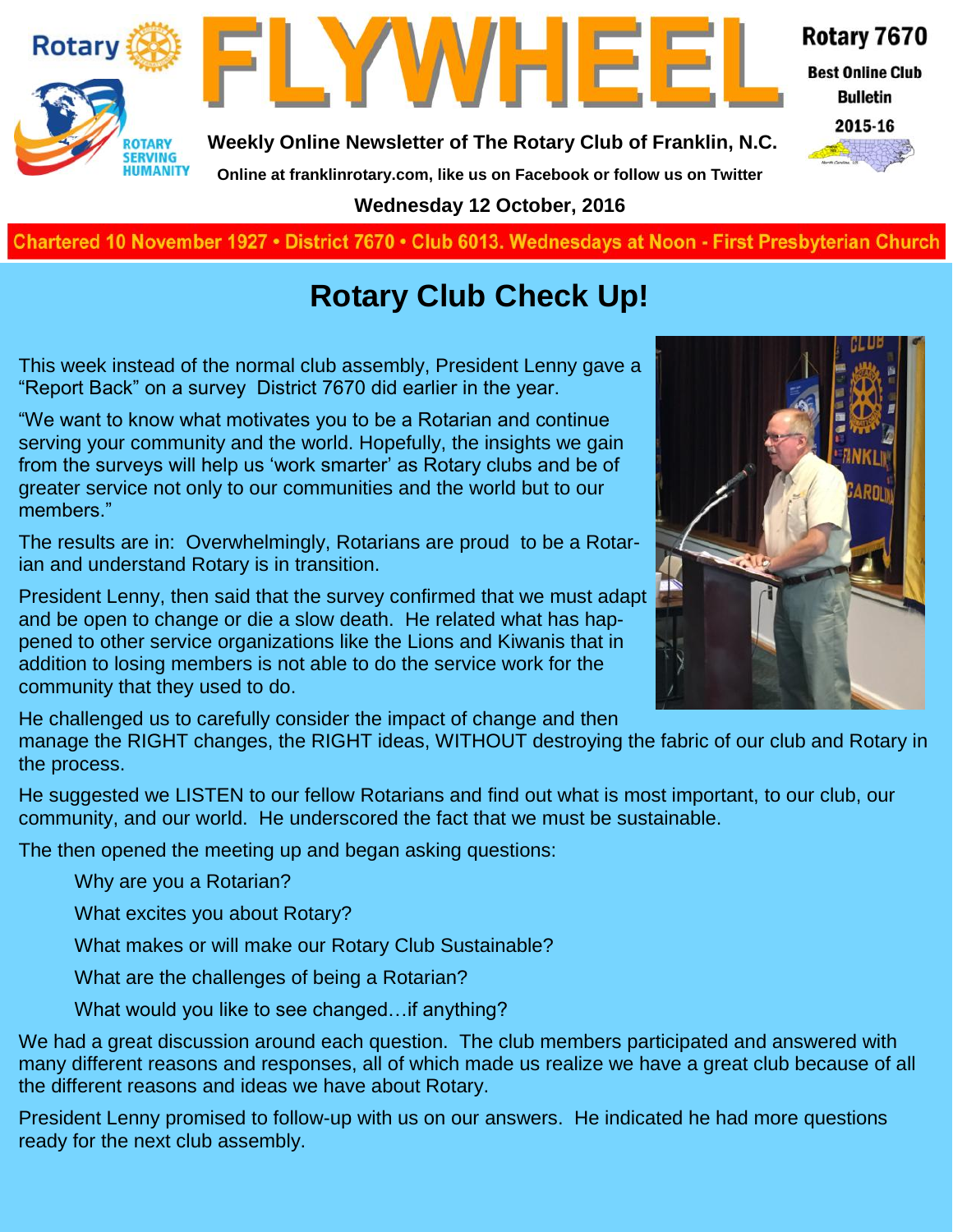

**Charted November 29, 1927 • District 7670 • Club 6013 Wednesdays at Noon - First Presbyterian Church**

**Wednesday 12 October, 2016**

# **Second 4 Way Test This Friday!**

This Friday is the second of the four 4 Way Tests at MMS. If you signed up please arrive at Macon Middle School at 745a. The test will start promptly at 8a and run till about 930a. This is a great opportunity to make a difference in a young person's life. See Amy and sign up today. The next two tests after Friday will be Fri Oct. 28th and Fri Nov 4th.

#### **BREW Fellowship Meeting Tonight!**

Just a reminder..tonight is the next BREW Fellowship Meeting at Sneak-E-Squirrel in Sylva 6p. Sneak-E-Squirrel is located in the old Scot Rhodes Oldsmobile location between Dillsboro and Sylva.

### **Tiffany is Governor!**

Last Friday the nominating committee for District 7670 selected Tiffany Ervin as Rotary District Governor for 2019-20. IPP Sean of the RC of Franklin served on the committee. Congrats Tiffany!







Foundation co-chair Mike Norris is stressing the importance and ease of contributing to the foundation through Rotary Direct. Go to rotary.org or see Mike if you would like to contribute through direct now! **We currently have 16 enrolled!**

## **Rotary Service 10/19**



Greeter: Jack Horton Prayer/Pledge: Everette Stiles

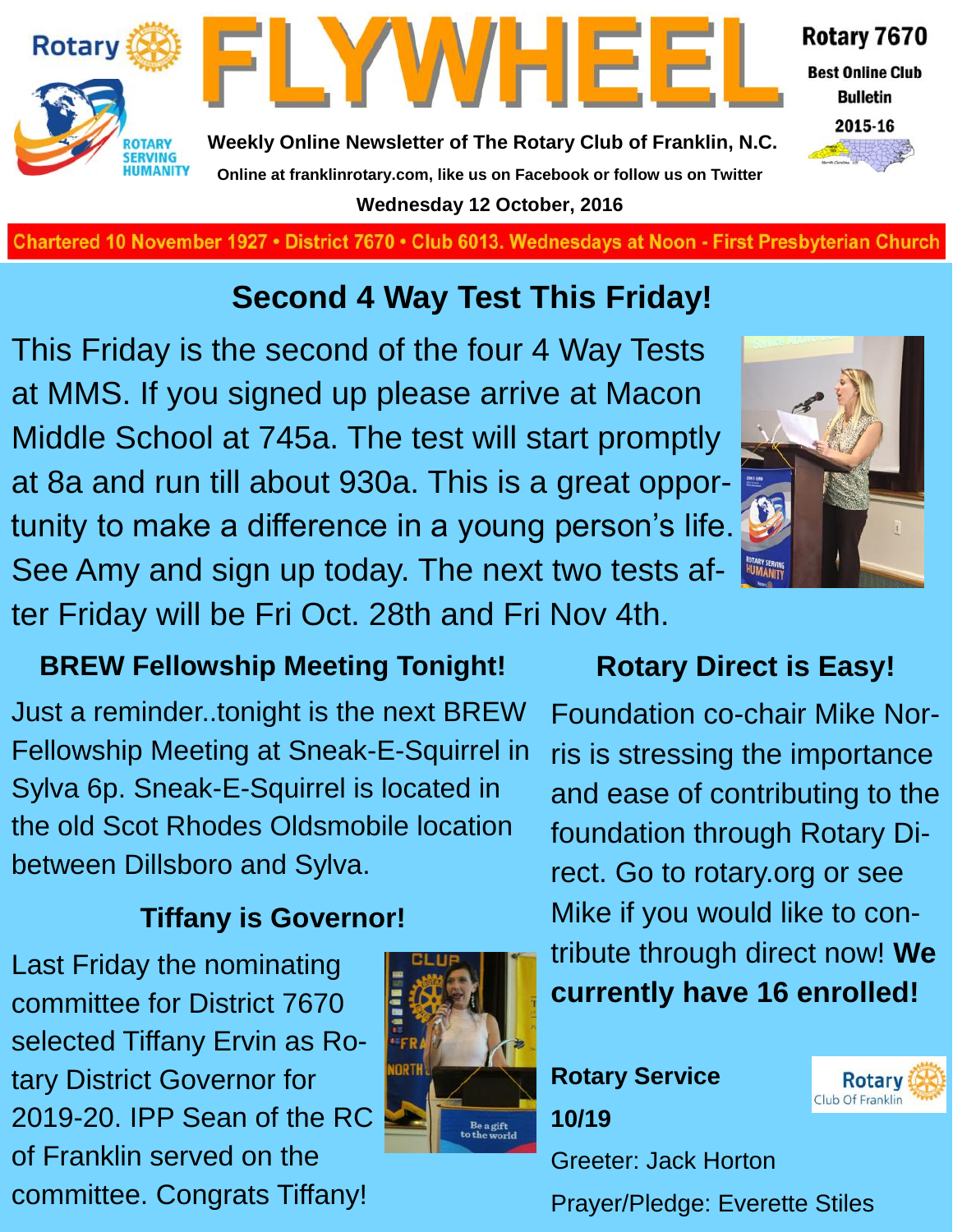

**Charted November 29, 1927 • District 7670 • Club 6013 Wednesdays at Noon - First Presbyterian Church**

# **Notes From the Top**

Today was one of those AHA days. I went out on a limb changing up the normal Club News & Assembly to do something different. had received the results of the survey the District had done and decided we should spend at least one meeting asking the club members to answer some of the questions it posed as well as some of



my own. I hope each of you got as much out of it as me. You were all great in engaging and throwing out answers to the questions. Without listing all the responses which I will later, it was of interest to me, just how many things we listed for each question.

Why Are You a Rotarian: 12 Great reasons given.

What Excites You about Rotary? 11 great responses

What Makes Rotary Sustainable? 21 great answers

Challenges to being a Rotarian? 5 challenges

What would you like to see changed? 2 positive responses

When you look at just the numbers, it is obvious we have many more reasons to be a Rotarian, we gave 44 answers that answered the top 3 questions. The challenges were soundly beaten…this tells me we have a GREAT CLUB and all of us are committed to making it fun and sustainable. What a great tribute to each of YOU!

It makes me proud to say: Our club SERVES HUMANITY ABOVE SELF.

See you next week.

Lenny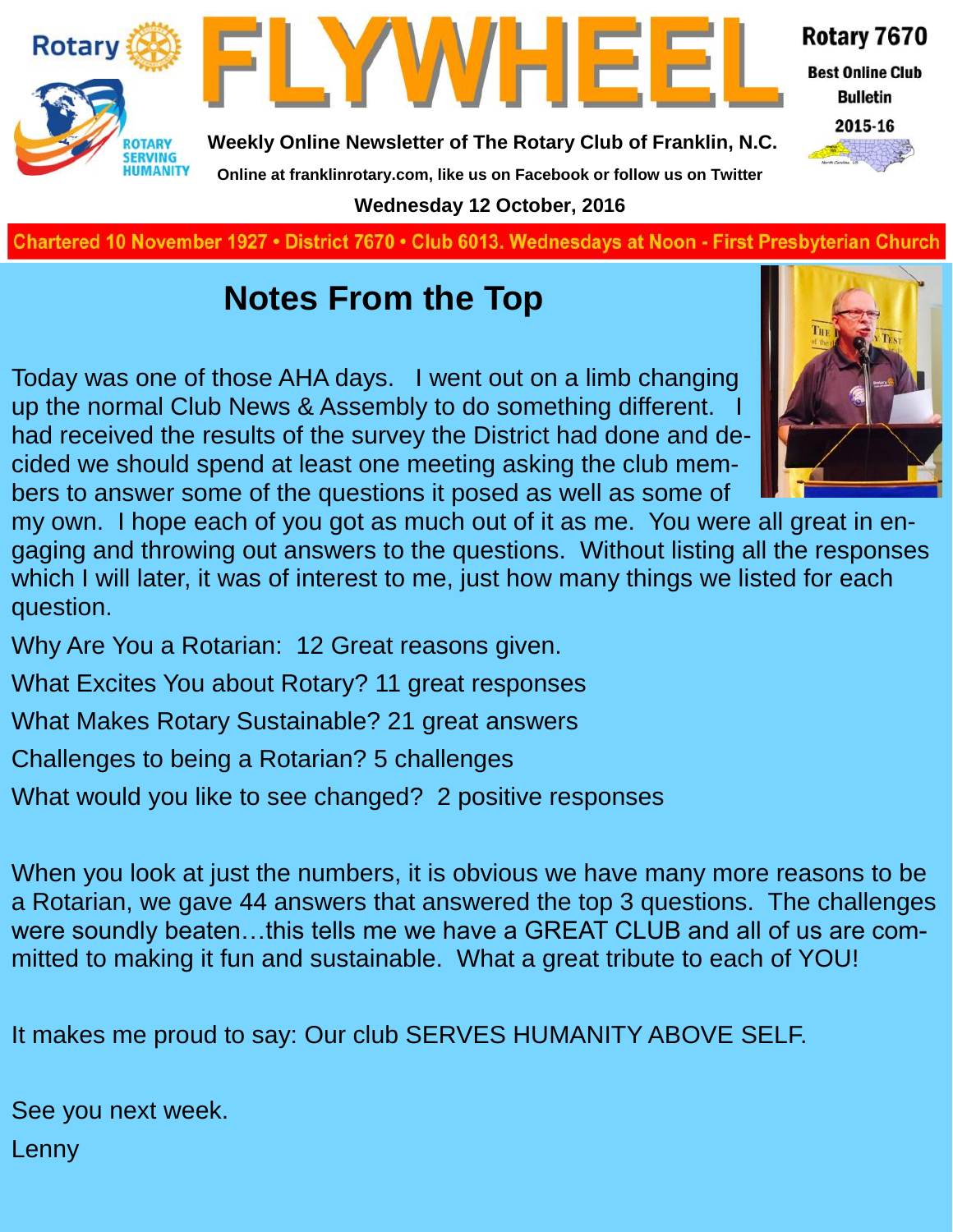

**Charted November 29, 1927 • District 7670 • Club 6013 Wednesdays at Noon - First Presbyterian Church**

#### Join us for a **Stop Hunger Now** packing event

Saturday, Nov. 5 at 12:45 pm – Memorial Hall at First United Methodist Church, Franklin

Come ready to have fun, work hard, and make a difference for hungry families around the world!

Please bring cans and boxes of non-perishable food for CareNet when you come that day. Be a part of addressing hunger both locally and globally!



**Stop Hunger Now** is an international organization that provides meal packages that are shipped around the world to support crisis relief and school feeding programs. We are hoping to pack 30,000 meals and need at least 100 volunteers to do so. In addition, we need \$8700 to cover the cost of 29 cents per meal and still need additional donations. Please register or donate by clicking on this link:

https://shn.secure.force.com/events/SA\_EVENTS\_\_Home?id=701j0000001Zvco

Invite your friends to come, too!

Questions? Contact Rev. Margaret Freeman at First United Methodist Church – assocpastor@firstumcfranklin.org or 828-524-3010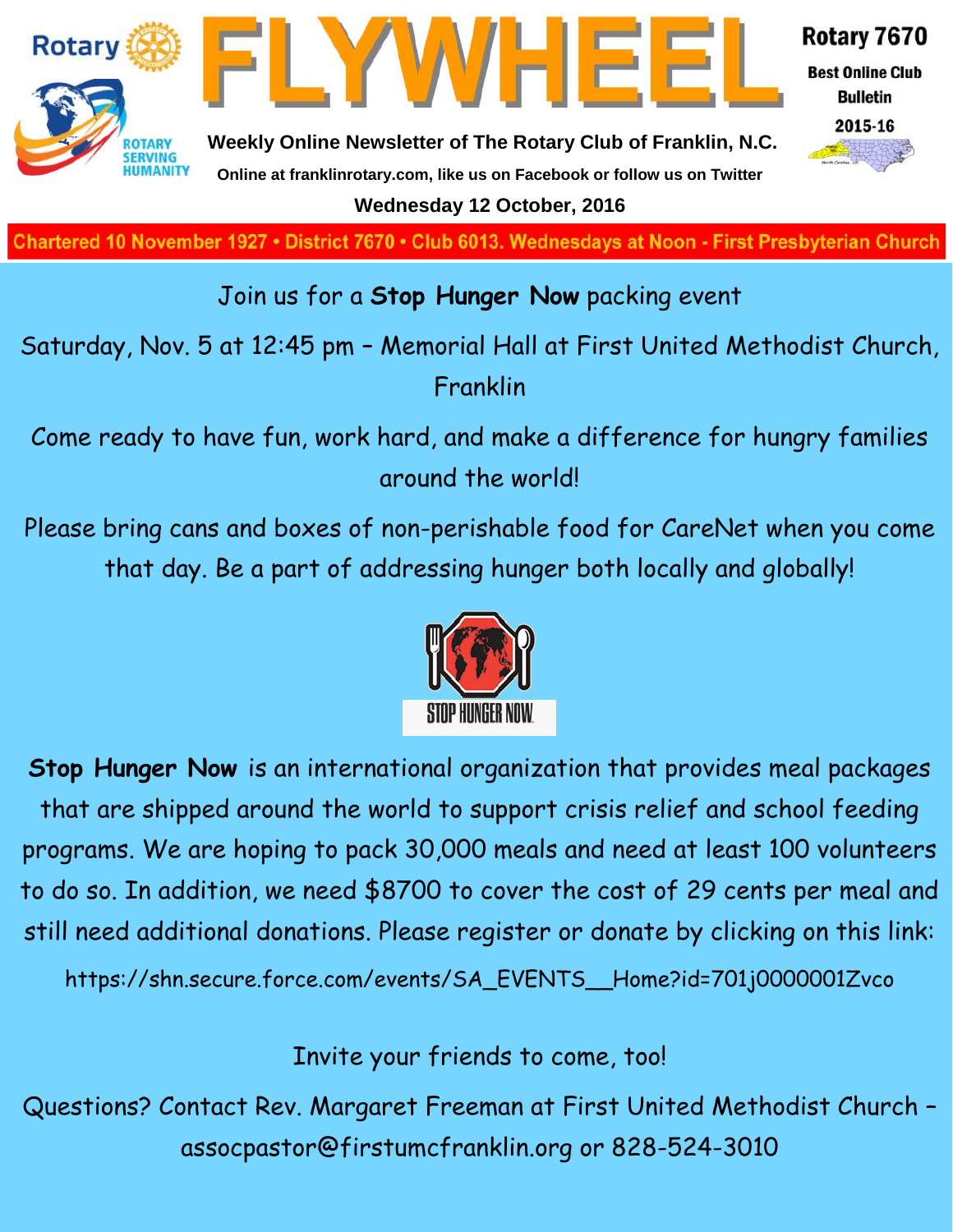



Rotary 7670

**Best Online Club Bulletin** 



**Weekly Online Newsletter of The Rotary Club of Franklin, N.C. Online at franklinrotary.com, like us on Facebook or follow us on Twitter**

**Wednesday 12 October, 2016**

Chartered 10 November 1927 • District 7670 • Club 6013. Wednesdays at Noon - First Presbyterian Church

#### **Only a few More Months to SAVE on a LOW Registration Fee for the 2017 RI Convention in Atlanta**

This is a once in a lifetime opportunity. Cost of registration has gone up a little bit but you can still register for **ONLY \$340** until December15) Here's the link for registering for the convention…[www.riconvention.org/en/atlanta](http://www.riconvention.org/en/atlanta) **Also you need to hurry because hotel rooms in Atlanta are booking Fast!!!! Here is some additional incentives for registering NOW!…** You can still get \$65 re-imbursement AND earn a PHF for your club by registering the highest percentage of Rotarians in your club category size for the International Convention in Atlanta June 10-14, 2017 AND a PHF for registering the highest percentage of Rotarians in your club



category size for the Young Leaders and District Conference in Hickory April 28-30, 2017!!

#### **Pack Back Packs for Polio! Fred's Funnies**

If you are in need of a makeup, the next CareNet back pack fill will be Monday October 24th 4-6p.The Rotary Club will also be donating \$1 for every back pack filled to Polio Plus!! Great little incentive and even more reason to participate!